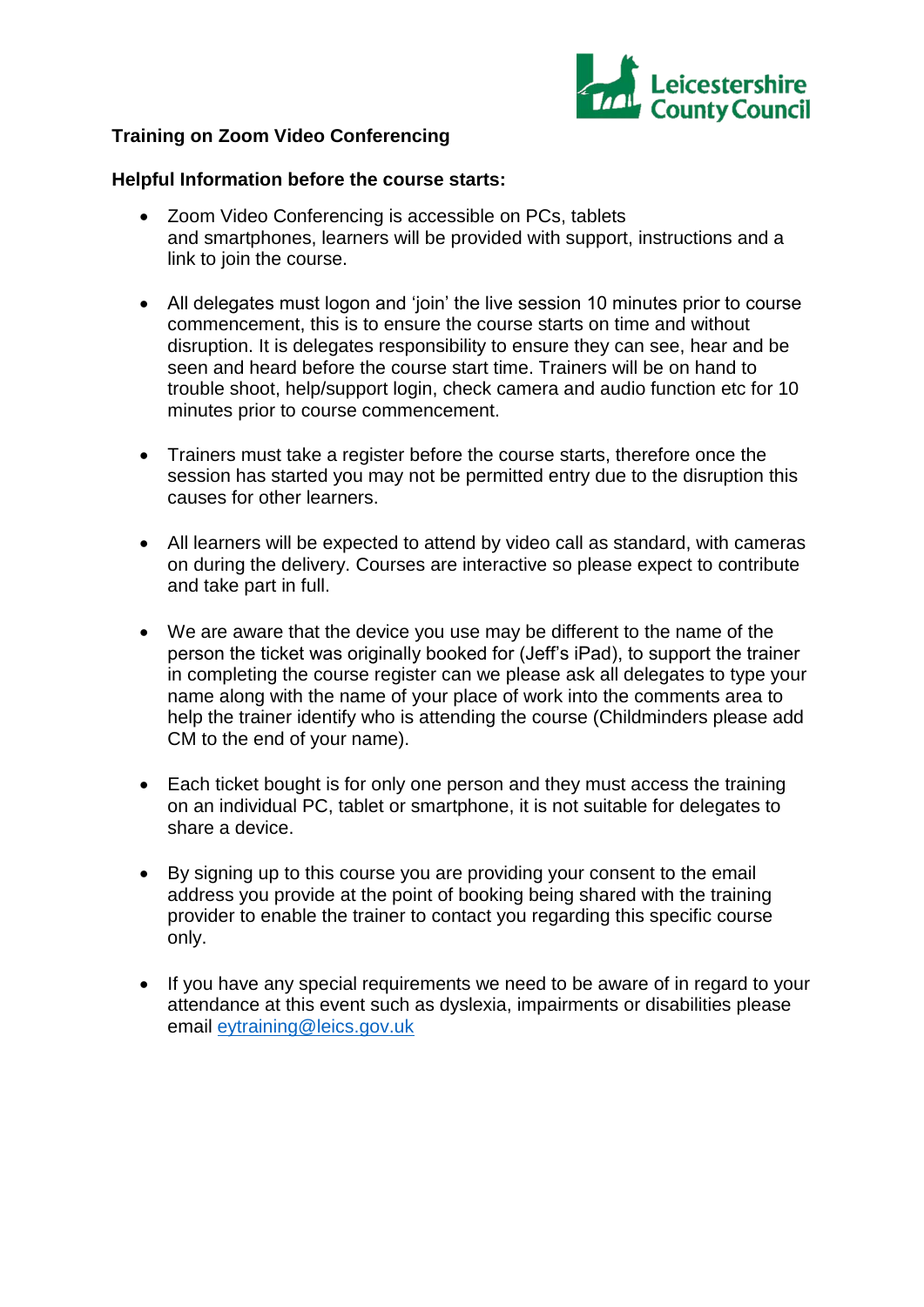

# **Joining a Zoom Meeting**

Zoom allows joining a Zoom meeting or webinar without downloading any plugins or software, best on Google Chrome, Mozilla Firefox, and Chromium Edge. Participants do not need to be signed in to a Zoom account but may be required to do so if the host is requiring participants to be signed-in to an account.

If you would like to download Zoom, this is optional : [https://support.zoom.us/hc/en](https://support.zoom.us/hc/en-us/articles/115005666383-Show-a-Join-from-your-browser-Link#:~:text=Participants%20who%20are%20unable%20to,link%20to%20join%20the%20meeting.)[us/articles/115005666383-Show-a-Join-from-your-browser-](https://support.zoom.us/hc/en-us/articles/115005666383-Show-a-Join-from-your-browser-Link#:~:text=Participants%20who%20are%20unable%20to,link%20to%20join%20the%20meeting.)[Link#:~:text=Participants%20who%20are%20unable%20to,link%20to%20join%20th](https://support.zoom.us/hc/en-us/articles/115005666383-Show-a-Join-from-your-browser-Link#:~:text=Participants%20who%20are%20unable%20to,link%20to%20join%20the%20meeting.) [e%20meeting.](https://support.zoom.us/hc/en-us/articles/115005666383-Show-a-Join-from-your-browser-Link#:~:text=Participants%20who%20are%20unable%20to,link%20to%20join%20the%20meeting.)

Otherwise join without downloading the application.

Open the Zoom desktop



Join a meeting using one of these methods: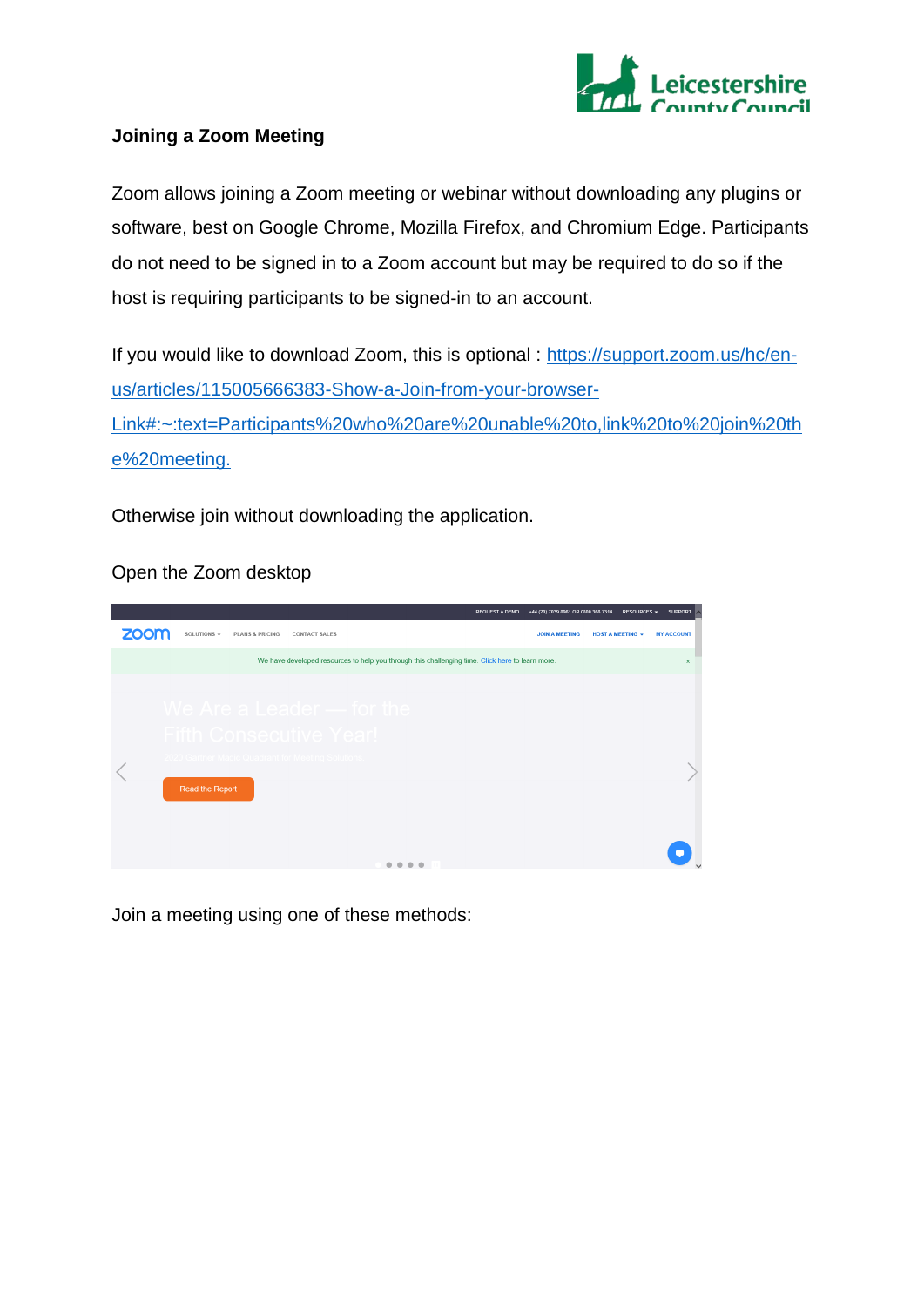

Click **Join a Meeting** if you want to join without signing in.



#### Sign in to Zoom then click **Join.**



Please log on 10 minutes before the training starts, to begin click on the link in your

meeting invite and this will launch the Zoom app.

You will be prompted to enter your name and the meeting password if it was not included in the join link.

Enter the [meeting ID](https://support.zoom.us/hc/en-us/articles/201362373-What-is-a-Meeting-ID-) number and the password.

Select if you would like to connect audio and/or video and click **Join**.

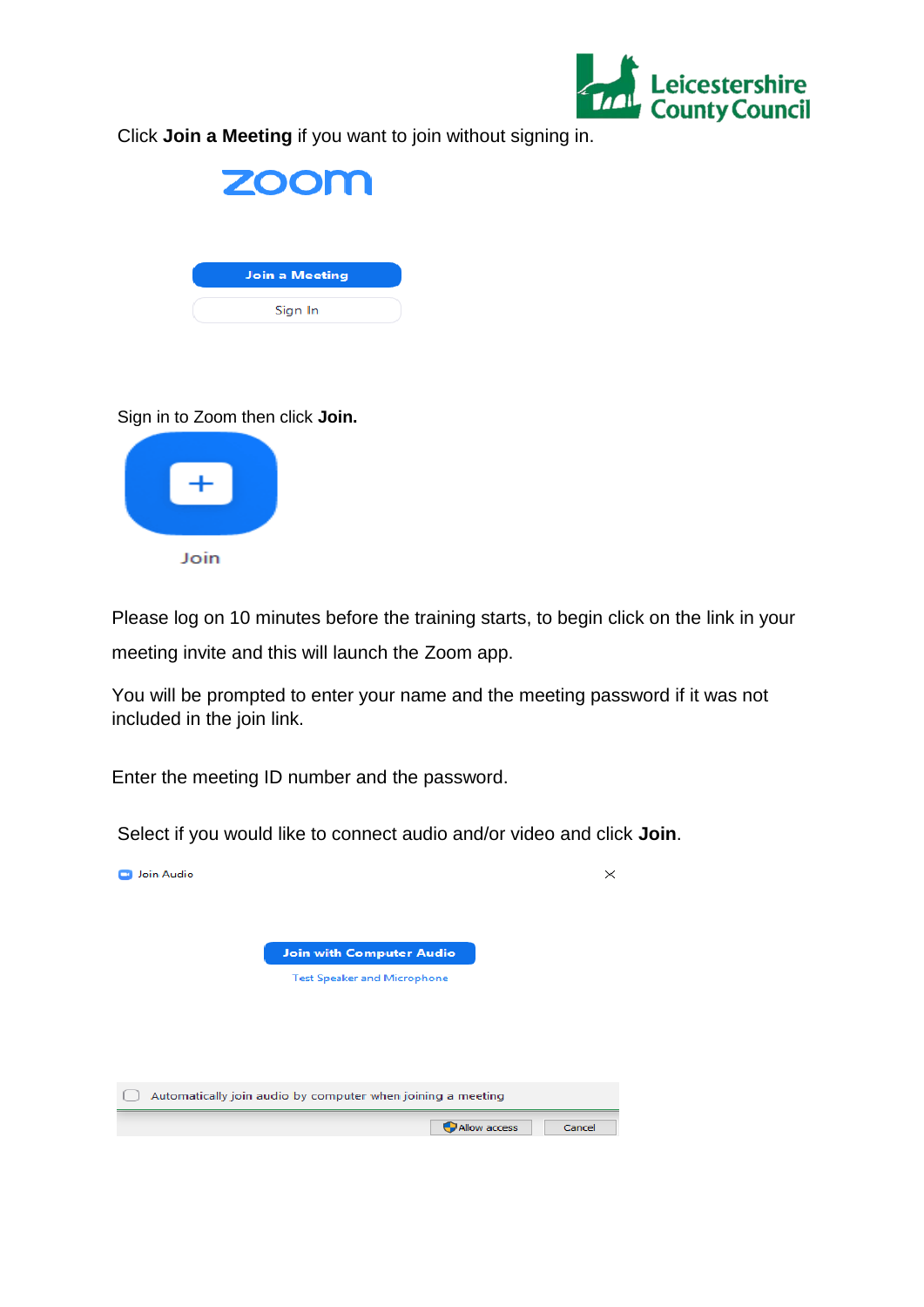

Or log on from your Eventbrite Confirmation Email:

You will receive an email once you have booked your place.



Please read all the information on the email ticket, it includes Course Information, dates, times, order summary and Additional Information.

The Additional Information page is very important as it will include the online session link.

## **Live Training Event – Date of Course**

## **Link to Zoom and password**

You can set your audio and video settings:

From left to right, the three switches allow you to:

1. Mute or unmute. It's good practice to stay muted when you are not speaking.

2. Enable or disable your webcam, so attendees can or cannot see you.

When you are happy with your selections, it's time to join the meeting. Just click the blue Join now button.